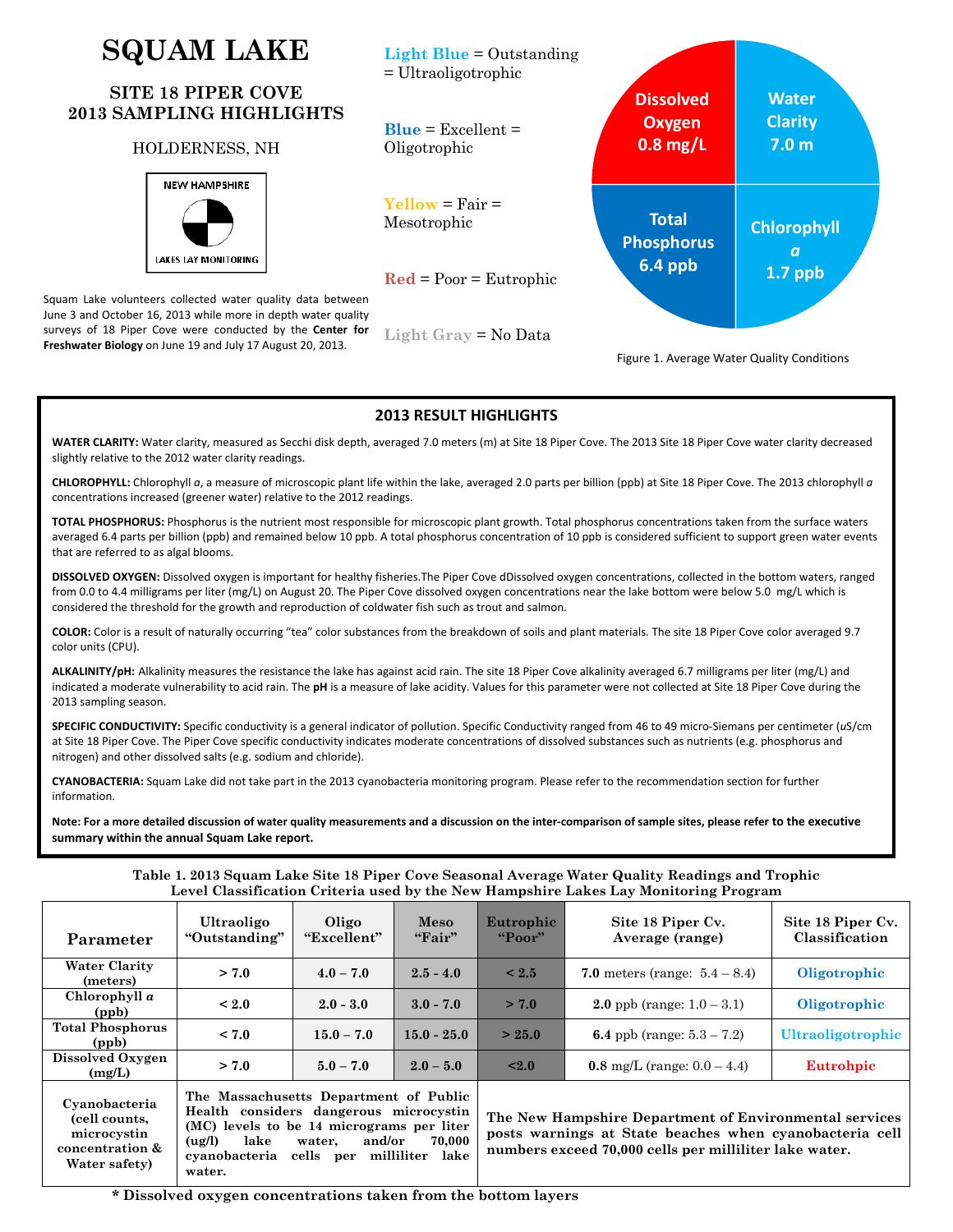#### **LONG TERM WATER QUALITY TRENDS**

**WATER CLARITY:** Water clarity has decreased approximately 20 centimeters (cm) in the past twenty‐five years of sampling However, the trend is not statistically significant.

**CHLOROPHYLL:** Chlorophyll *a* has decreased approximately 0.3 parts per billion (ppb) between 1979 and 2013. However, the trend is not statistically significant.

**COLOR:** Color concentrations have remained relatively stable over the nineteen years of sampling conducted since 1995. However, the trend is not statistically significant.

**TOTAL PHOSPHORUS:** Total phosphorus has decreased over twenty‐two years of sampling. However, the trend is not statistically significant.

In summary, The Piper Cove water quality remains high. A slight decrease in the chlorophyll *a* concentrations corresponds to decreasing total phosphorus concentrations over time. The water clarity remains high as well but does exhibit a slight reduction in water clarity since the first samples were collected in 1979.



Figure 2. Changes in water clarity (Secchi disk depth) and chlorophyll *a* measured between 1979 and 2013 at Site 18 Piper Cove. There has been a slight decrease water clarity with time. However, the trend is not statistically significant (dashed line). Algal growth (chlorophyll) displays a slight decreasing trend since 1979. However, the trend is not statistically significant (dashed line).

## **Recommendations:**

- Conduct early season sampling (April/May) to document Squam's reaction to periods of high stream flow during and after spring thaw.
- Implement a simple cyanobacteria-monitoring routine into the conventional water quality monitoring methods including monthly water samples. Cyanobacteria collections throughout the summer and fall months can give insight as to how these populations are distributed throughout the seasons and when they are most likely to be at harmful levels. If you are interested in discussing additional water quality monitoring options that would meet your needs please contact Bob Craycraft by phone, 862-3696, or via email, bob.craycraft@unh.edu
- Implement Best Management Practices within the Squam Lake watershed to minimize the adverse impacts of polluted runoff and erosion into the lake. Refer to "Landscaping at the Water's Edge: An Ecological Approach" and "New Hampshire Homeowner's Guide to Stormwater Management: Do-It-Yourself Stormwater Solutions for Your Home" for more information on how to reduce nutrient loading caused by overland run-off.
	- o https://extension.unh.edu/resources/files/Resource001799\_Rep2518.pdf
	- o http://des.nh.gov/organization/commissioner/pip/publications/wd/documents/wd-11-11.pdf